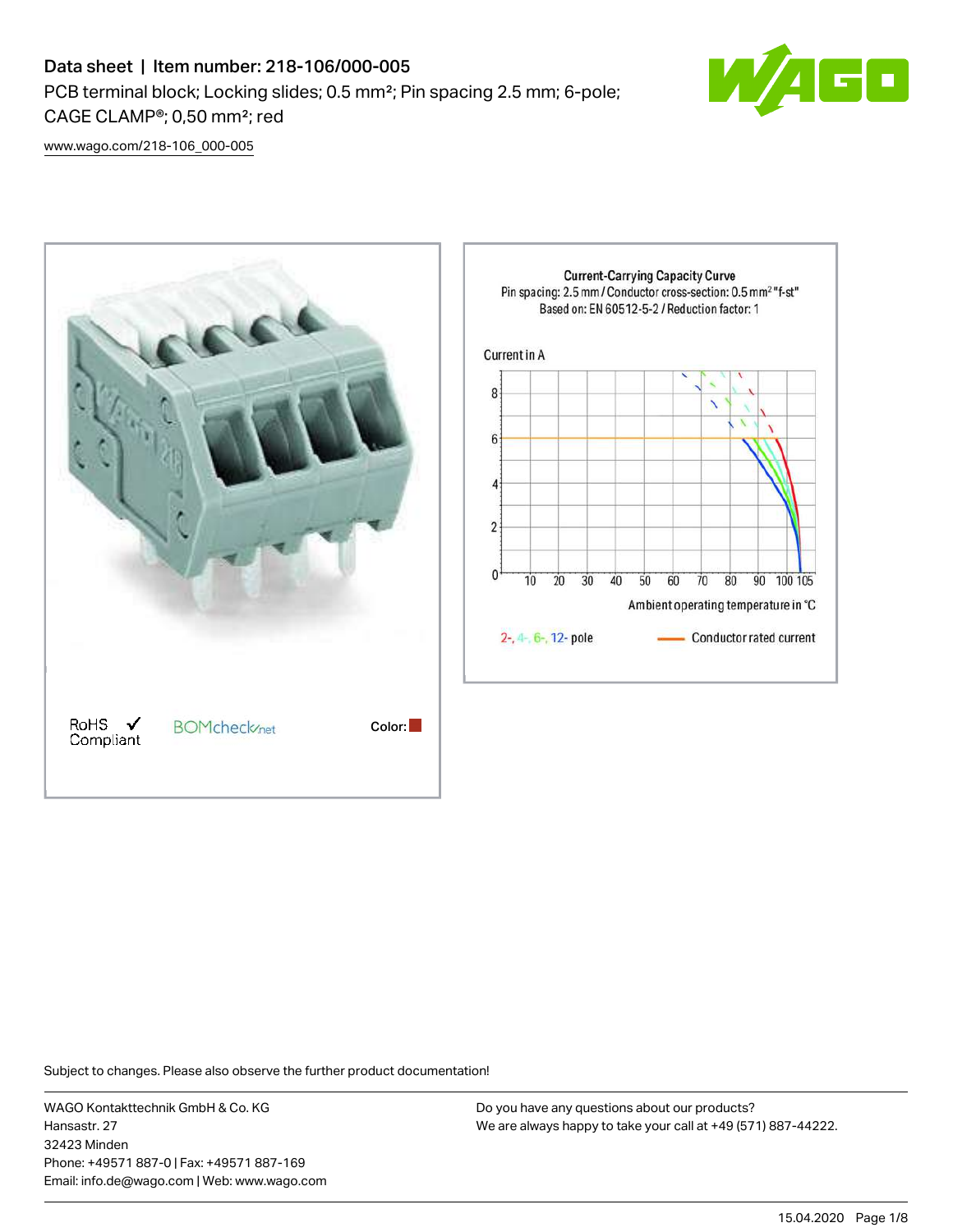



### Item description

- П Terminal strips are just 8.1 mm tall and feature an innovative, locking slide-actuated CAGE CLAMP®
- $\blacksquare$ Several clamping units can be held open simultaneously
- П Easily terminate stranded conductors in

tight spaces (e.g., bus connectors)

## Data Electrical data

## Ratings per IEC/EN 60664-1

| Ratings per                     | IEC/EN 60664-1 |
|---------------------------------|----------------|
| Rated voltage (III / 3)         | 80 V           |
| Rated impulse voltage (III / 3) | $2.5$ kV       |
| Rated voltage (III / 2)         | 160 V          |
| Rated impulse voltage (III / 2) | $2.5$ kV       |
| Rated voltage (II / 2)          | 320 V          |
| Rated impulse voltage (II / 2)  | $2.5$ kV       |
| Rated current                   | 6A             |

Subject to changes. Please also observe the further product documentation!

WAGO Kontakttechnik GmbH & Co. KG Hansastr. 27 32423 Minden Phone: +49571 887-0 | Fax: +49571 887-169 Email: info.de@wago.com | Web: www.wago.com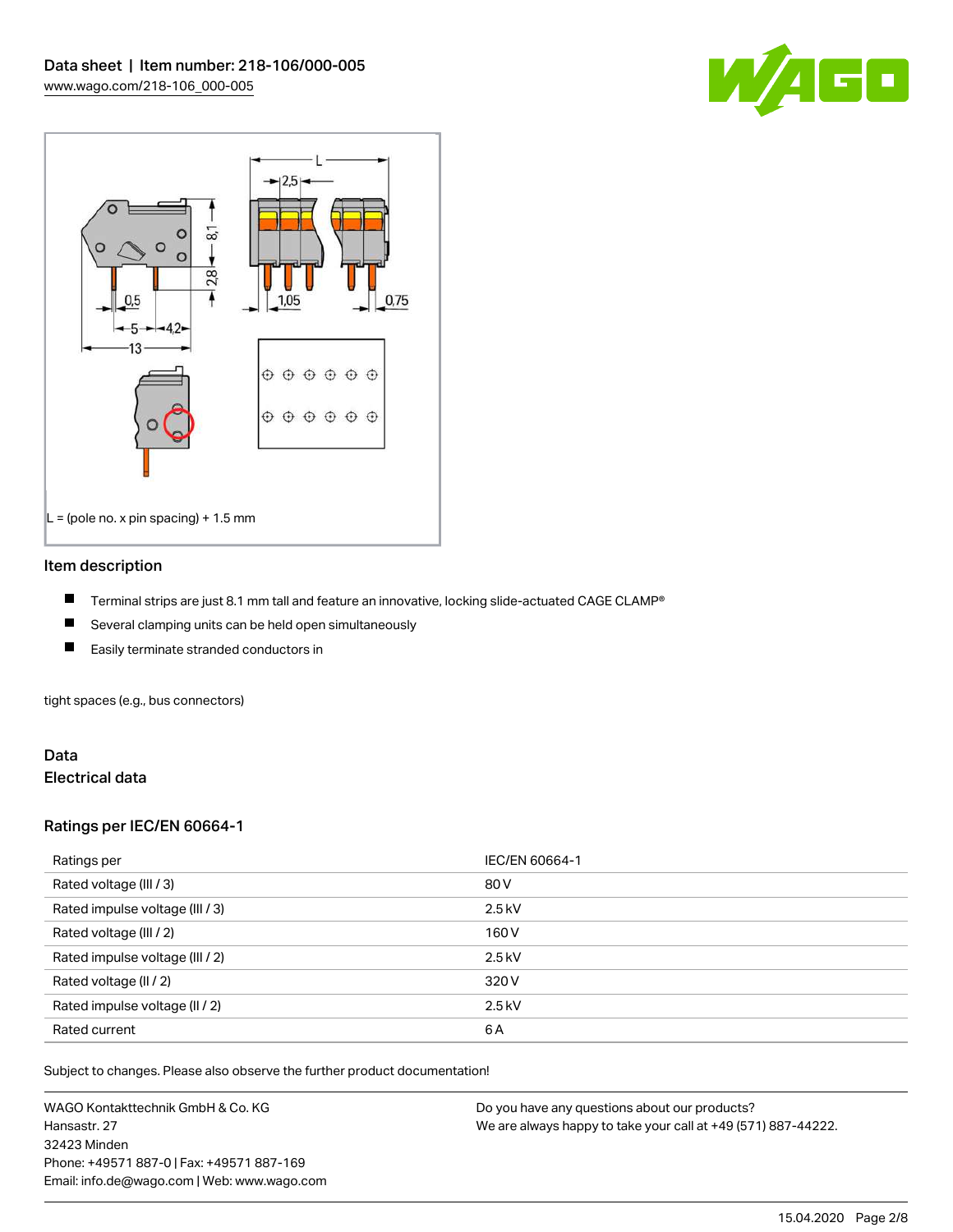

Legend (ratings) (III / 2) ≙ Overvoltage category III / Pollution degree 2

## Approvals per UL 1059

| Rated voltage UL (Use Group B) | 150 V   |
|--------------------------------|---------|
| Rated current UL (Use Group B) |         |
| Approvals per                  | UL 1059 |

## Approvals per CSA

| Rated voltage CSA (Use Group B) | 150 V |
|---------------------------------|-------|
| Rated current CSA (Use Group B) |       |

## Connection data

| Connection technology                                       | CAGE CLAMP <sup>®</sup>                                                  |
|-------------------------------------------------------------|--------------------------------------------------------------------------|
| Actuation type                                              | Slider                                                                   |
| Solid conductor                                             | $0.080.5$ mm <sup>2</sup> / 28  20 AWG                                   |
| Fine-stranded conductor                                     | $0.080.5$ mm <sup>2</sup> / 28  20 AWG                                   |
| Fine-stranded conductor with ferrule with plastic collar    | $0.25$ mm <sup>2</sup>                                                   |
| Fine-stranded conductor with ferrule without plastic collar | $0.25$ mm <sup>2</sup>                                                   |
| Strip length                                                | $56$ mm $/ 0.20.24$ inch                                                 |
| Conductor entry angle to the PCB                            | $40^{\circ}$                                                             |
| No. of poles                                                | 6                                                                        |
| Total number of connection points                           | 6                                                                        |
| Total number of potentials                                  | 6                                                                        |
| Number of connection types                                  | 1                                                                        |
| Number of levels                                            | 1                                                                        |
| Note (conductor cross-section)                              | Terminating 0.75 mm <sup>2</sup> /18 AWG conductors is possible; however |
|                                                             | insulation diameter allows only every other clamping unit to be          |
|                                                             | terminated with this conductor size.                                     |

# Geometrical Data

| Pin spacing             | 2,5 mm / 0.098 inch  |
|-------------------------|----------------------|
| Width                   | 16,5 mm / 0.65 inch  |
| Height                  | 10,9 mm / 0.429 inch |
| Height from the surface | 8,1 mm / 0.319 inch  |
| Depth                   | 13 mm / 0.512 inch   |
| Solder pin length       | $2.8 \,\mathrm{mm}$  |
| Solder pin dimensions   | $0.5 \times 0.75$ mm |

Subject to changes. Please also observe the further product documentation!

WAGO Kontakttechnik GmbH & Co. KG Hansastr. 27 32423 Minden Phone: +49571 887-0 | Fax: +49571 887-169 Email: info.de@wago.com | Web: www.wago.com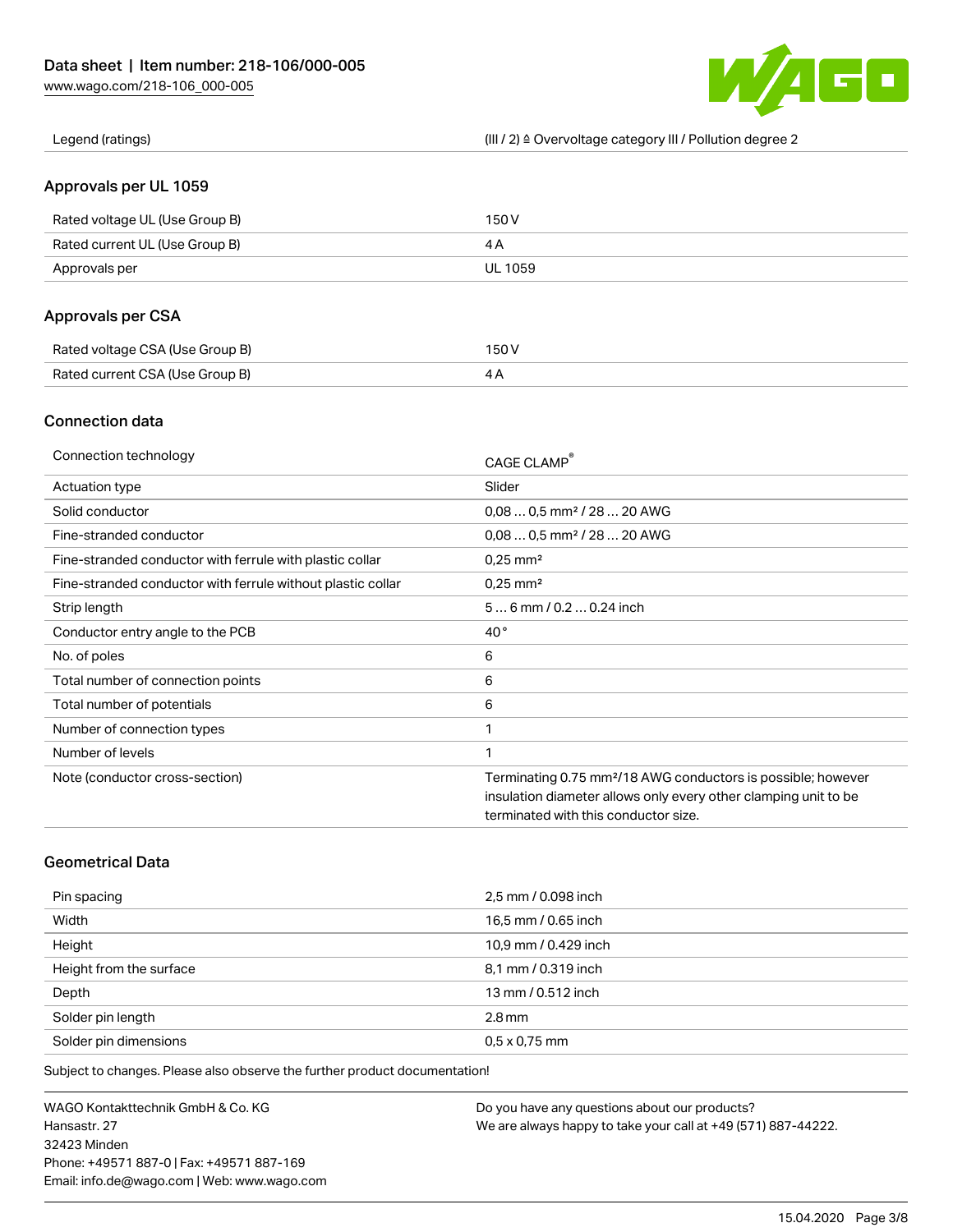

| Drilled hole diameter (tolerance) | $(+0,1)$ mm |
|-----------------------------------|-------------|
|-----------------------------------|-------------|

## PCB contact

| PCB contact                         | тнт                                      |
|-------------------------------------|------------------------------------------|
| Solder pin arrangement              | over the entire terminal strip (in-line) |
| Number of solder pins per potential |                                          |

## Material Data

| Color                       | red                                   |
|-----------------------------|---------------------------------------|
| Material group              |                                       |
| Insulating material         | Polyamide 66 (PA 66)                  |
| Flammability class per UL94 | V <sub>0</sub>                        |
| Clamping spring material    | Chrome nickel spring steel (CrNi)     |
| Contact material            | Electrolytic copper $(E_{\text{Cl}})$ |
| Contact plating             | tin-plated                            |
| Fire load                   | 0.027 MJ                              |
| Weight                      | 2g                                    |

### Environmental Requirements

#### Commercial data

| Product Group      | 4 (Printed Circuit) |
|--------------------|---------------------|
| Packaging type     | <b>BOX</b>          |
| Country of origin  | PL                  |
| <b>GTIN</b>        | 4044918877718       |
| Customs Tariff No. | 85369010000         |

## Approvals / Certificates

#### Country specific Approvals

|      |                                        |                                 | Certificate |
|------|----------------------------------------|---------------------------------|-------------|
| Logo | Approval                               | <b>Additional Approval Text</b> | name        |
| Æ    | <b>CSA</b><br>DEKRA Certification B.V. | C22.2 No. 158                   | 1565656     |

Subject to changes. Please also observe the further product documentation!

WAGO Kontakttechnik GmbH & Co. KG Hansastr. 27 32423 Minden Phone: +49571 887-0 | Fax: +49571 887-169 Email: info.de@wago.com | Web: www.wago.com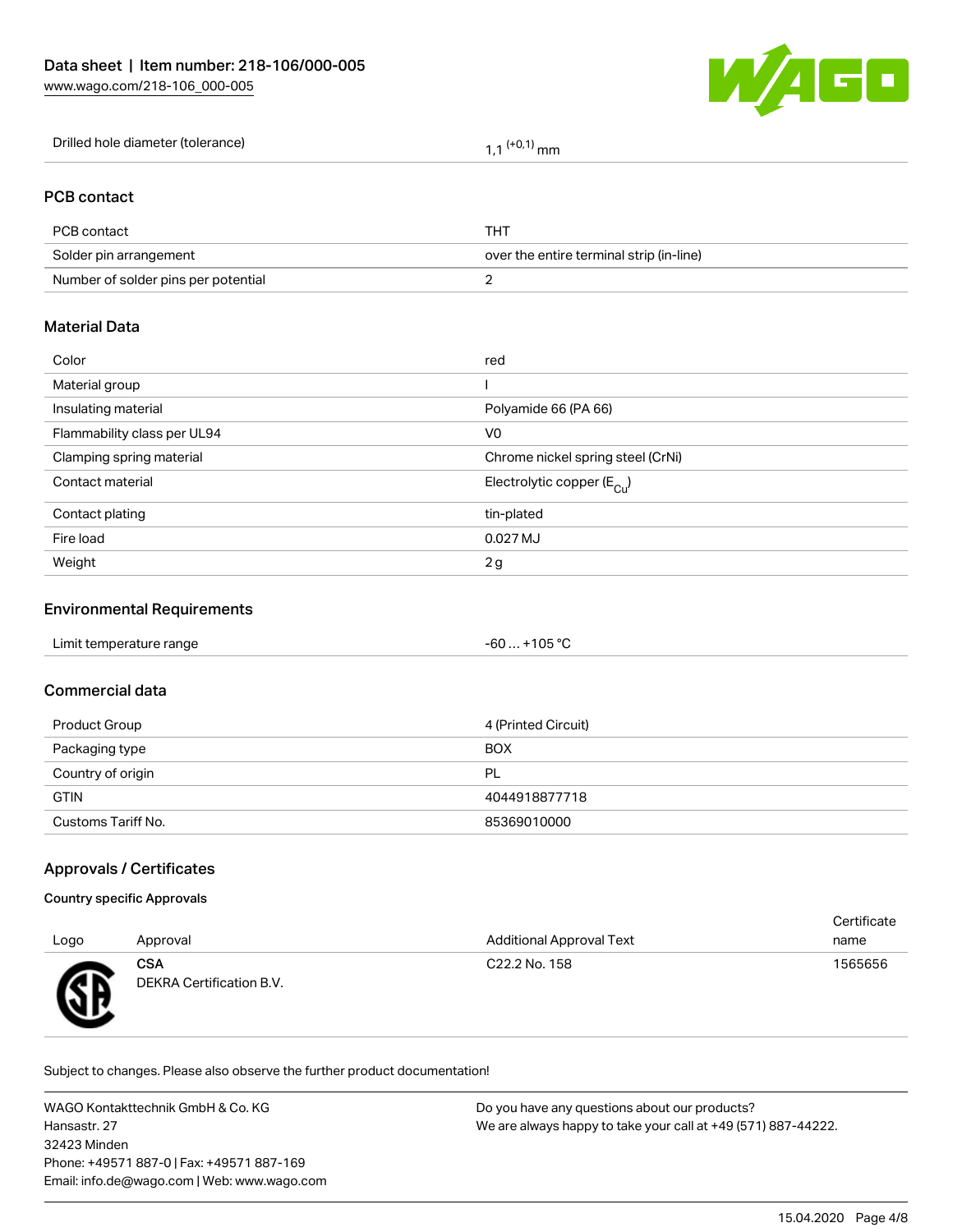

#### UL-Approvals

| Logo                     | Approval                      | <b>Additional Approval Text</b> | Certificate<br>name |
|--------------------------|-------------------------------|---------------------------------|---------------------|
| D                        | UL                            | UL 1059                         | 20190630-           |
| $\overline{\phantom{a}}$ | UL International Germany GmbH |                                 | E45172              |

### **Counterpart**

## Compatible products

|         | Item no.: 210-331/250-202                                                                               | www.wago.com/210-331<br>/250-202 |  |
|---------|---------------------------------------------------------------------------------------------------------|----------------------------------|--|
|         | Marking strips; as a DIN A4 sheet; MARKED; 1-16 (400x); Height of marker strip: 2.3 mm/0.091 in; Strip  |                                  |  |
|         | length 182 mm; Horizontal marking; Self-adhesive; white                                                 |                                  |  |
|         | Item no.: 210-331/250-204                                                                               |                                  |  |
|         | Marking strips; as a DIN A4 sheet; MARKED; 17-32 (400x); Height of marker strip: 2.3 mm/0.091 in; Strip | www.wago.com/210-331<br>/250-204 |  |
|         | length 182 mm; Horizontal marking; Self-adhesive; white                                                 |                                  |  |
|         | Item no.: 210-331/250-206                                                                               |                                  |  |
|         | Marking strips; as a DIN A4 sheet; MARKED; 33-48 (400x); Height of marker strip: 2.3 mm/0.091 in; Strip | www.wago.com/210-331             |  |
|         | length 182 mm; Horizontal marking; Self-adhesive; white                                                 | /250-206                         |  |
|         | Item no.: 210-331/250-207                                                                               |                                  |  |
|         | Marking strips; as a DIN A4 sheet; MARKED; 1-48 (100x); Height of marker strip: 2.3 mm/0.091 in; Strip  | www.wago.com/210-331             |  |
|         | length 182 mm; Horizontal marking; Self-adhesive; white                                                 | /250-207                         |  |
| check   |                                                                                                         |                                  |  |
|         | Item no.: 735-500                                                                                       | www.wago.com/735-500             |  |
|         | Test pin; 1 mm Ø; with solder connection for test wire                                                  |                                  |  |
| ferrule |                                                                                                         |                                  |  |
|         | Item no.: 216-131                                                                                       | www.wago.com/216-131             |  |
|         | Ferrule; Sleeve for 0.25 mm <sup>2</sup> / AWG 24; uninsulated; electro-tin plated                      |                                  |  |
|         | Item no.: 216-151                                                                                       |                                  |  |
|         | Ferrule; Sleeve for 0.25 mm <sup>2</sup> / AWG 24; uninsulated; electro-tin plated                      | www.wago.com/216-151             |  |
|         | Item no.: 216-301                                                                                       |                                  |  |
|         | Ferrule; Sleeve for 0.25 mm <sup>2</sup> / AWG 24; insulated; electro-tin plated; yellow                | www.wago.com/216-301             |  |

Subject to changes. Please also observe the further product documentation!

WAGO Kontakttechnik GmbH & Co. KG Hansastr. 27 32423 Minden Phone: +49571 887-0 | Fax: +49571 887-169 Email: info.de@wago.com | Web: www.wago.com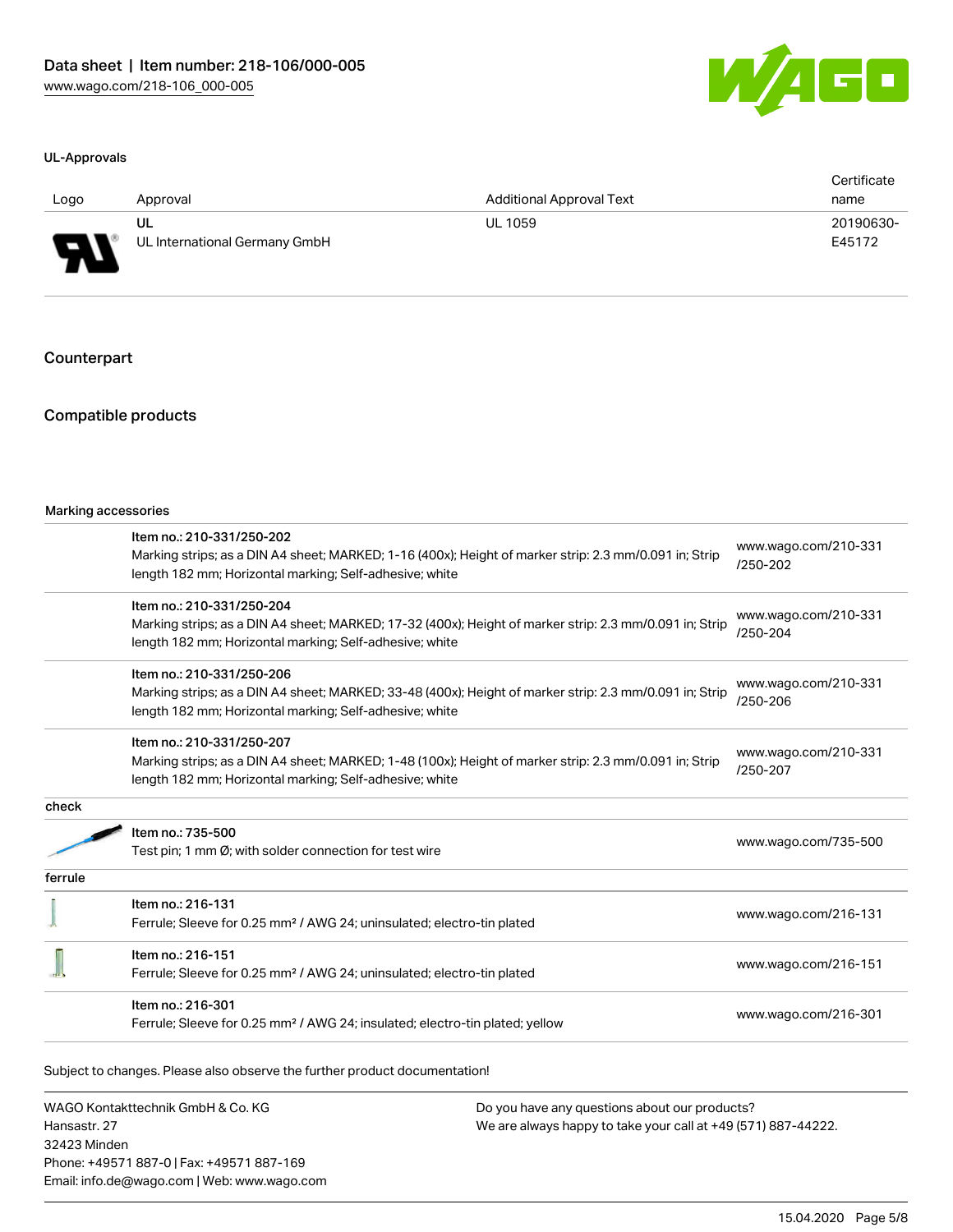

[www.wago.com/216-321](http://www.wago.com/216-321)

### Item no.: 216-321

Ferrule; Sleeve for 0.25 mm² / AWG 24; insulated; electro-tin plated; yellow

| tools                         |                                                                                                                                                                        |             |                      |                      |  |  |
|-------------------------------|------------------------------------------------------------------------------------------------------------------------------------------------------------------------|-------------|----------------------|----------------------|--|--|
|                               | Item no.: 210-647<br>Operating tool; Blade: 2.5 x 0.4 mm; with a partially insulated shaft                                                                             |             | www.wago.com/210-647 |                      |  |  |
|                               | Item no.: 210-719<br>Operating tool; Blade: 2.5 x 0.4 mm; with a partially insulated shaft                                                                             |             |                      |                      |  |  |
|                               |                                                                                                                                                                        |             |                      | www.wago.com/210-719 |  |  |
| <b>Downloads</b>              |                                                                                                                                                                        |             |                      |                      |  |  |
| Documentation                 |                                                                                                                                                                        |             |                      |                      |  |  |
| <b>Additional Information</b> |                                                                                                                                                                        |             |                      |                      |  |  |
|                               | Technical explanations                                                                                                                                                 | Apr 3, 2019 | pdf<br>3.6 MB        | Download             |  |  |
| <b>CAD/CAE-Data</b>           |                                                                                                                                                                        |             |                      |                      |  |  |
| CAD data                      |                                                                                                                                                                        |             |                      |                      |  |  |
| 2D/3D Models 218-106/000-005  |                                                                                                                                                                        | URL         | Download             |                      |  |  |
| <b>PCB Design</b>             |                                                                                                                                                                        |             |                      |                      |  |  |
|                               | Symbol and Footprint 218-106/000-005                                                                                                                                   |             | URL                  | Download             |  |  |
|                               | CAx data for your PCB design, consisting of "schematic symbols and PCB footprints",<br>allow easy integration of the WAGO component into your development environment. |             |                      |                      |  |  |
| Supported formats:            |                                                                                                                                                                        |             |                      |                      |  |  |
| П                             | Accel EDA 14 & 15                                                                                                                                                      |             |                      |                      |  |  |
| ш                             | Altium 6 to current version                                                                                                                                            |             |                      |                      |  |  |
| п                             | Cadence Allegro                                                                                                                                                        |             |                      |                      |  |  |
|                               | DesignSpark                                                                                                                                                            |             |                      |                      |  |  |
| П                             | Eagle Libraries                                                                                                                                                        |             |                      |                      |  |  |
| П<br>KiCad                    |                                                                                                                                                                        |             |                      |                      |  |  |
|                               | Mentor Graphics BoardStation                                                                                                                                           |             |                      |                      |  |  |
| L                             | Mentor Graphics Design Architect                                                                                                                                       |             |                      |                      |  |  |
| H.                            | Mentor Graphics Design Expedition 99 and 2000                                                                                                                          |             |                      |                      |  |  |
|                               | OrCAD 9.X PCB and Capture                                                                                                                                              |             |                      |                      |  |  |
| п                             | PADS PowerPCB 3, 3.5, 4.X, and 5.X                                                                                                                                     |             |                      |                      |  |  |
| ш                             | PADS PowerPCB and PowerLogic 3.0                                                                                                                                       |             |                      |                      |  |  |
|                               |                                                                                                                                                                        |             |                      |                      |  |  |

WAGO Kontakttechnik GmbH & Co. KG Hansastr. 27 32423 Minden Phone: +49571 887-0 | Fax: +49571 887-169 Email: info.de@wago.com | Web: www.wago.com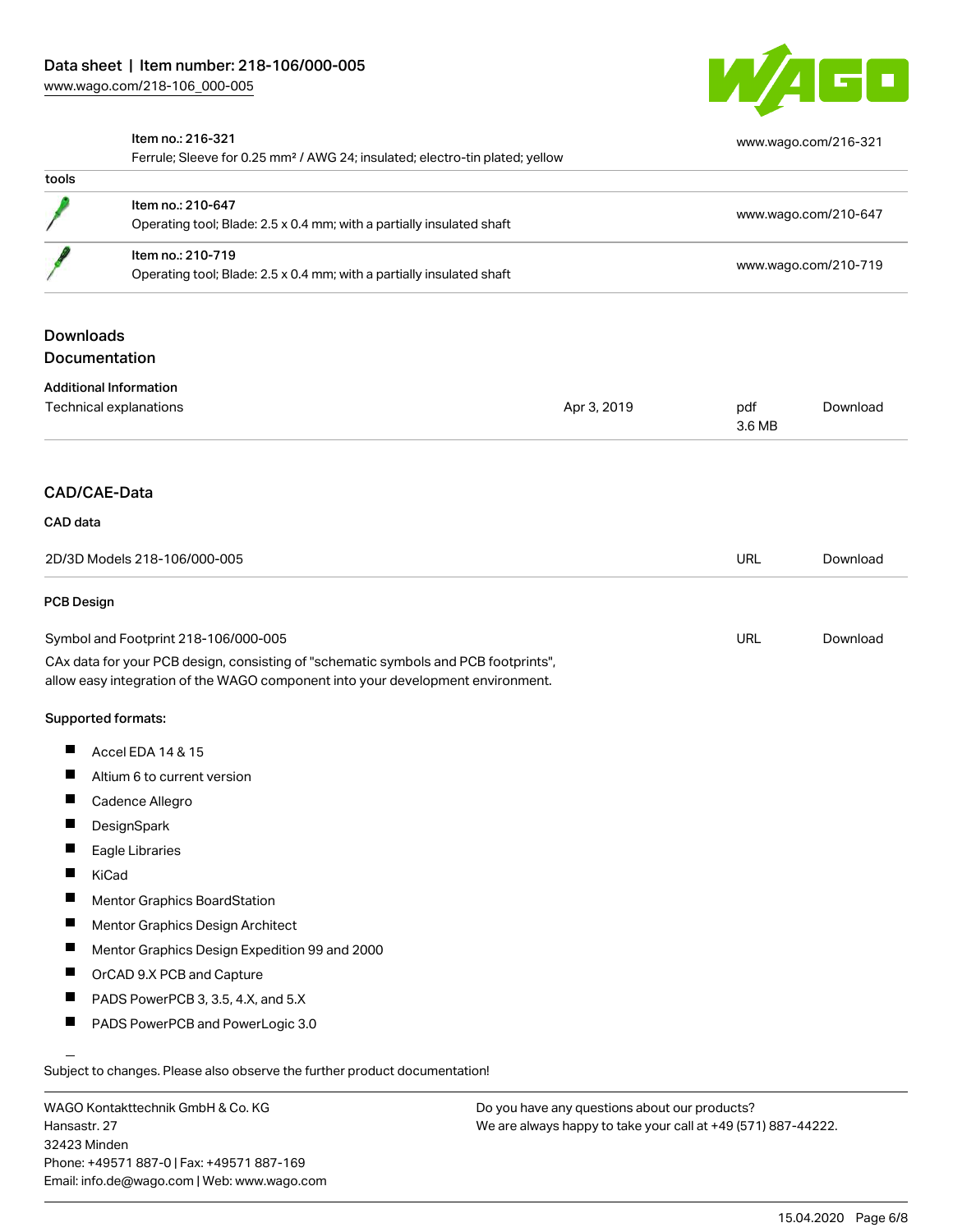- $\blacksquare$ PCAD 2000, 2001, 2002, 2004, and 2006
- $\blacksquare$ Pulsonix 8.5 or newer
- $\blacksquare$ STL
- $\blacksquare$ 3D STEP
- П TARGET 3001!
- П View Logic ViewDraw
- П Quadcept
- $\blacksquare$ Zuken CadStar 3 and 4
- $\blacksquare$ Zuken CR-5000 and CR-8000

PCB Component Libraries (EDA), PCB CAD Library Ultra Librarian

## Installation Notes

Conductor termination



Terminating stranded conductors in confined spaces requires a great deal of patience, unless you use the new 218 Series PCB Terminal Strips. The clamping units of these strips can be held open during termination process via integrated locking slide.



Terminating 0.75 mm² (18 AWG) conductors is possible; however, insulation diameter allows only every other clamping unit to be terminated with this conductor size.



Conductor termination: To momentarily open the clamping unit, use screwdriver and then insert a stripped conductor. To open clamping unit for an extended period, move locking slide toward conductor entry hole. Then fully insert stripped conductor and move locking slide back to original position (also possible to perform with fingernail).

Subject to changes. Please also observe the further product documentation!

WAGO Kontakttechnik GmbH & Co. KG Hansastr. 27 32423 Minden Phone: +49571 887-0 | Fax: +49571 887-169 Email: info.de@wago.com | Web: www.wago.com